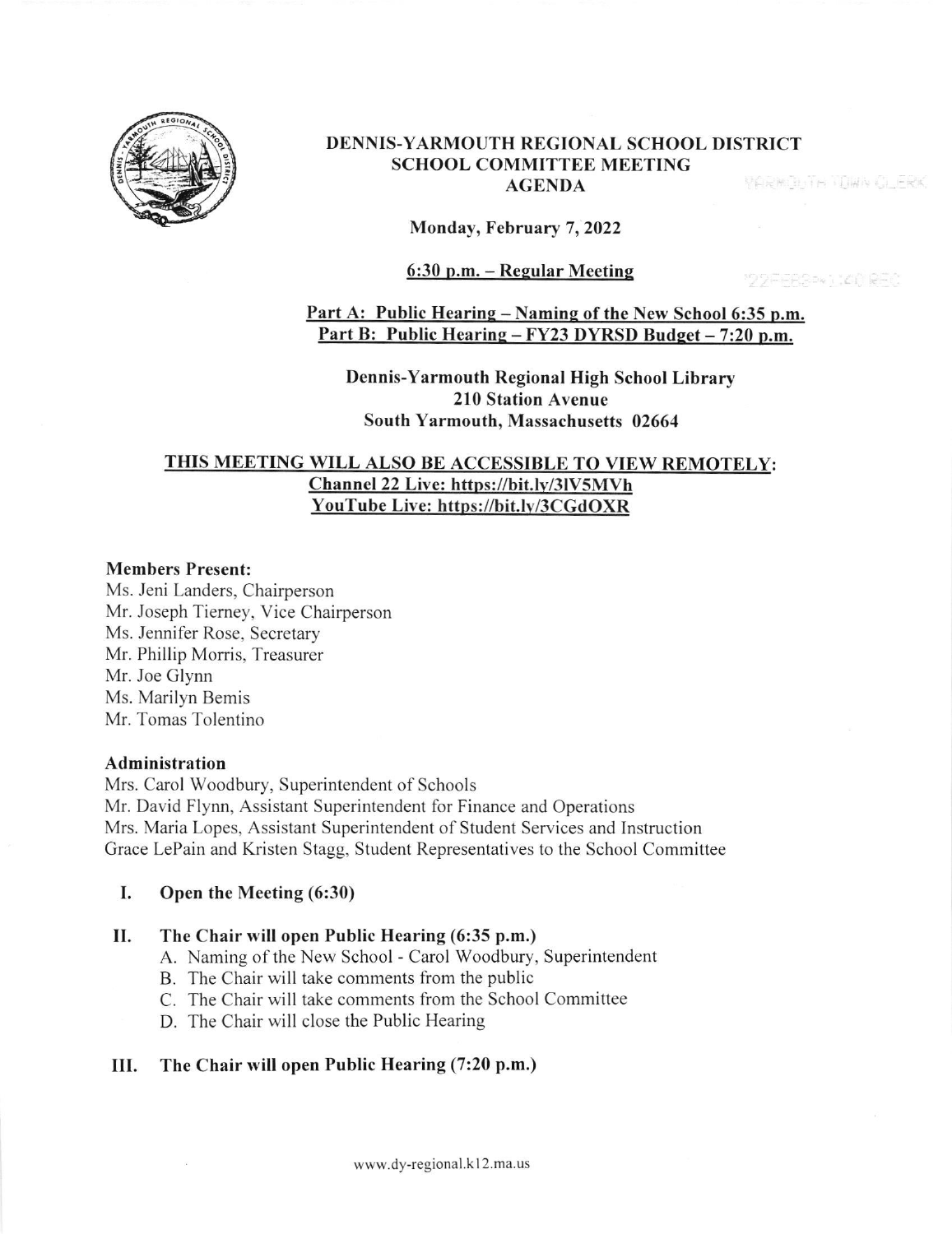Move to declare as surplus one teacher style desk as per Mr. Bovino's December 2 memo and accompanying photograph.

Minutes:

January 24,2022

 $\frac{1}{2}$ 

"22FEBS==1:40 REC

**YAR#DUTH TOWN CLERK** 

 $\mathcal{A}$